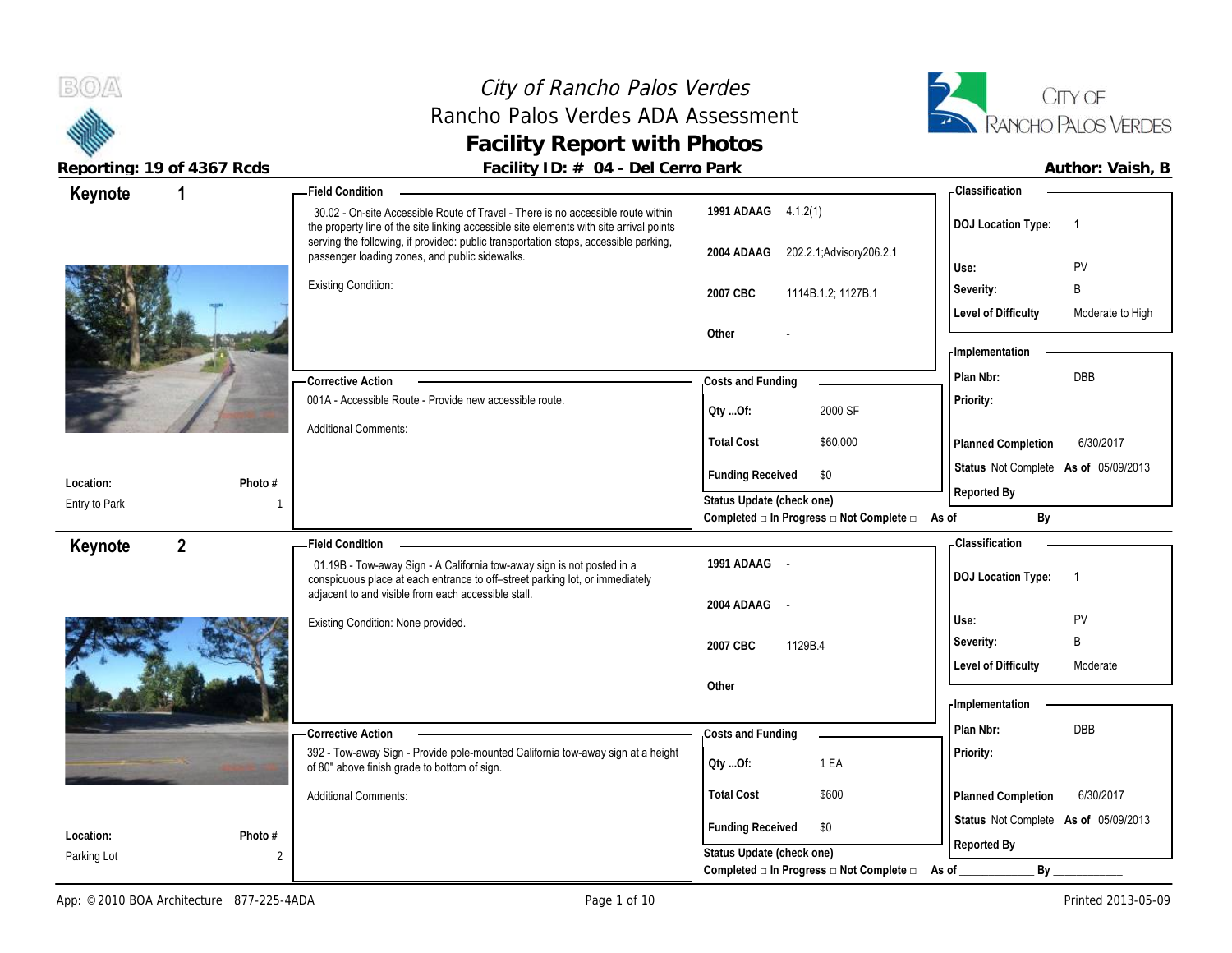# City of Rancho Palos Verdes Rancho Palos Verdes ADA Assessment **Facility Report with Photos**



| Keynote                    | $\mathbf{3}$        | <b>Field Condition</b>                                                                                                                                |                                                  | -Classification                                |
|----------------------------|---------------------|-------------------------------------------------------------------------------------------------------------------------------------------------------|--------------------------------------------------|------------------------------------------------|
|                            |                     | 05.03 - Accessible Route - The accessible drinking fountain is not located on an<br>accessible route.                                                 | 1991 ADAAG 4.1.3(10)(b)                          | <b>DOJ Location Type:</b><br>$\overline{4}$    |
|                            |                     | <b>Existing Condition:</b>                                                                                                                            | 2004 ADAAG<br>206.2.4                            | <b>PV</b><br>Use:                              |
|                            |                     |                                                                                                                                                       | 2007 CBC<br>1115B.4.6 item 1                     | B<br>Severity:                                 |
|                            |                     |                                                                                                                                                       |                                                  | <b>Level of Difficulty</b><br>Moderate to High |
|                            |                     |                                                                                                                                                       | Other                                            |                                                |
|                            |                     |                                                                                                                                                       |                                                  | - Implementation                               |
|                            |                     | - Corrective Action                                                                                                                                   | Costs and Funding                                | DBB<br>Plan Nbr:                               |
|                            | <b>Amulti Title</b> | 001A - Accessible Route - Provide new accessible route.                                                                                               | 400 SF<br>QtyOf:                                 | Priority:                                      |
|                            |                     | Additional Comments: Provide accessible route to drinking fountain.                                                                                   | <b>Total Cost</b><br>\$12,000                    | 6/30/2017<br><b>Planned Completion</b>         |
| Location:                  | Photo #             |                                                                                                                                                       | <b>Funding Received</b><br>\$0                   | Status Not Complete As of 05/09/2013           |
| North of Park              | 3                   |                                                                                                                                                       | Status Update (check one)                        | Reported By                                    |
|                            |                     |                                                                                                                                                       | Completed □ In Progress □ Not Complete □ As of _ | By                                             |
|                            |                     |                                                                                                                                                       |                                                  | <b>Classification</b>                          |
| Keynote                    | 4                   | <b>Field Condition</b>                                                                                                                                |                                                  |                                                |
|                            |                     | 05.05B - Knee Space Width - Drinking fountain provides less than 30" wide<br>accessible knee clearance between the bottom of the apron and the floor. | 1991 ADAAG 4.15.5(1); Figs. 27(a) and (b)        | <b>DOJ Location Type:</b><br>$\overline{4}$    |
|                            |                     |                                                                                                                                                       | 306.3, Figs. 306.3<br>2004 ADAAG                 |                                                |
|                            |                     | Existing Condition: Drinking fountain protrudes 17 1/4" at 27 1/2" high.                                                                              |                                                  | PV<br>Use:                                     |
|                            |                     |                                                                                                                                                       | 2007 CBC<br>1115B.4.6 item 2                     | Severity:<br>A                                 |
|                            |                     |                                                                                                                                                       |                                                  | <b>Level of Difficulty</b><br>Low to Moderate  |
|                            |                     |                                                                                                                                                       | Other                                            | - Implementation                               |
|                            |                     |                                                                                                                                                       |                                                  | Plan Nbr:<br><b>DBB</b>                        |
|                            |                     | - Corrective Action<br>289 - Drinking Fountain - Miscellaneous - See Additional Comments                                                              | Costs and Funding                                | Priority:                                      |
|                            | commodition as      |                                                                                                                                                       | 1 EA<br>Qty Of:                                  |                                                |
|                            |                     | Additional Comments: See Keynote 5 for corrective action.                                                                                             | <b>Total Cost</b><br>\$0                         | Planned Completion<br>6/30/2017                |
|                            |                     |                                                                                                                                                       | <b>Funding Received</b><br>\$0                   | Status Not Complete As of 05/09/2013           |
| Location:<br>North of Park | Photo #<br>3        |                                                                                                                                                       | Status Update (check one)                        | Reported By                                    |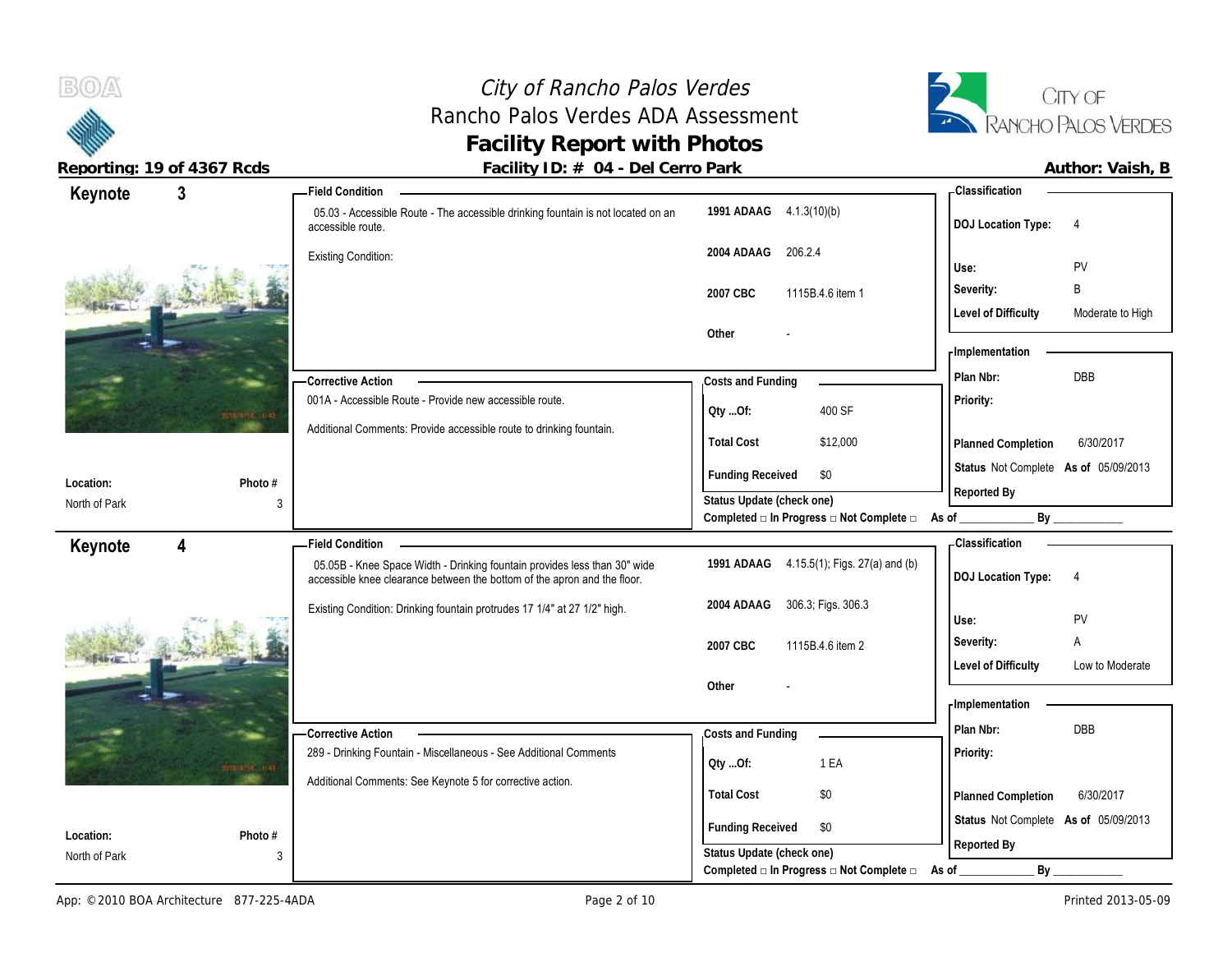# City of Rancho Palos Verdes City of Rancho Palos Verdes<br>
Rancho Palos Verdes ADA Assessment<br>
RANCHO PALOS VERDES **Facility Report with Photos**



| Keynote       | $5\overline{)}$     | <b>Field Condition</b>                                                                                                                                            |                                                                                     | - Classification                              |
|---------------|---------------------|-------------------------------------------------------------------------------------------------------------------------------------------------------------------|-------------------------------------------------------------------------------------|-----------------------------------------------|
|               |                     | 05.04 - Depth - Drinking fountain is not 18" min to 19" max in depth.                                                                                             | 1991 ADAAG 4.15.5(1); Figs. 27(a) and (b)                                           | <b>DOJ Location Type:</b><br>$\overline{4}$   |
|               |                     | Existing Condition: 171/4" deep.                                                                                                                                  | 2004 ADAAG<br>$\sim$ $-$                                                            | PV<br>Use:                                    |
|               |                     |                                                                                                                                                                   |                                                                                     | B<br>Severity:                                |
|               |                     |                                                                                                                                                                   | 2007 CBC<br>1115B.4.6 item 2                                                        | <b>Level of Difficulty</b><br>High            |
|               |                     |                                                                                                                                                                   | Other                                                                               |                                               |
|               |                     |                                                                                                                                                                   |                                                                                     | - Implementation                              |
|               |                     | <b>Corrective Action</b>                                                                                                                                          | Costs and Funding                                                                   | DBB<br>Plan Nbr:                              |
|               |                     | 275D - Double Hi-Low Drinking Fountain - Provide new hi-low drinking fountain.                                                                                    |                                                                                     | Priority:                                     |
|               | <b>CELL DEVELOP</b> | <b>Additional Comments:</b>                                                                                                                                       | 1 EA<br>Oty Of:                                                                     |                                               |
|               |                     |                                                                                                                                                                   | <b>Total Cost</b><br>\$6,000                                                        | 6/30/2017<br>Planned Completion               |
|               |                     |                                                                                                                                                                   | <b>Funding Received</b><br>\$0                                                      | Status Not Complete As of 05/09/2013          |
| Location:     | Photo $#$           |                                                                                                                                                                   | Status Update (check one)                                                           | Reported By                                   |
| North of Park | 3                   |                                                                                                                                                                   | Completed $\square$ In Progress $\square$ Not Complete $\square$ As of _            | By                                            |
| Keynote       | 6                   | <b>Field Condition</b>                                                                                                                                            |                                                                                     | - Classification                              |
|               |                     |                                                                                                                                                                   |                                                                                     |                                               |
|               |                     | 01.04 - Van Accessible Spaces - Lot does not provides the required number of<br>designated "van accessible" parking spaces (one in every eight accessible parking | 1991 ADAAG 4.1.2(5)(b); 4.6.4                                                       | <b>DOJ Location Type:</b><br>-1               |
|               |                     | spaces; one in every six per 2004 ADAAG).                                                                                                                         | 208.2.4<br>2004 ADAAG                                                               |                                               |
|               |                     | Existing Condition: 17 parking spaces provided, 1 accessible (stall 8'-6" by 18',                                                                                 |                                                                                     | PV<br>Use:                                    |
|               |                     | aisle 7'-1" by 18').                                                                                                                                              | 2007 CBC<br>1129B.3 item 2, 1129B.4                                                 | C<br>Severity:                                |
|               |                     |                                                                                                                                                                   |                                                                                     | <b>Level of Difficulty</b><br>Low to Moderate |
|               |                     |                                                                                                                                                                   | Other                                                                               |                                               |
|               |                     |                                                                                                                                                                   |                                                                                     | - Implementation                              |
|               |                     | <b>Corrective Action</b>                                                                                                                                          | Costs and Funding                                                                   | DBB<br>Plan Nbr:                              |
|               |                     | 193B - Re-stripe for Compliant Dimensions - Re-stripe to provide parking spaces<br>with compliant dimensions.                                                     | 1 EA SPACE<br>Qty Of:                                                               | Priority:                                     |
|               |                     | Additional Comments: Provide one compliant van-accessible parking stall.                                                                                          | <b>Total Cost</b><br>\$480                                                          | 6/30/2052<br>Planned Completion               |
| Location:     | Photo #             |                                                                                                                                                                   | <b>Funding Received</b><br>\$0                                                      | Status Not Complete As of 05/09/2013          |
| Parking Lot   | 6                   |                                                                                                                                                                   | Status Update (check one)<br>Completed □ In Progress □ Not Complete □ As of _______ | Reported By<br>$By_$                          |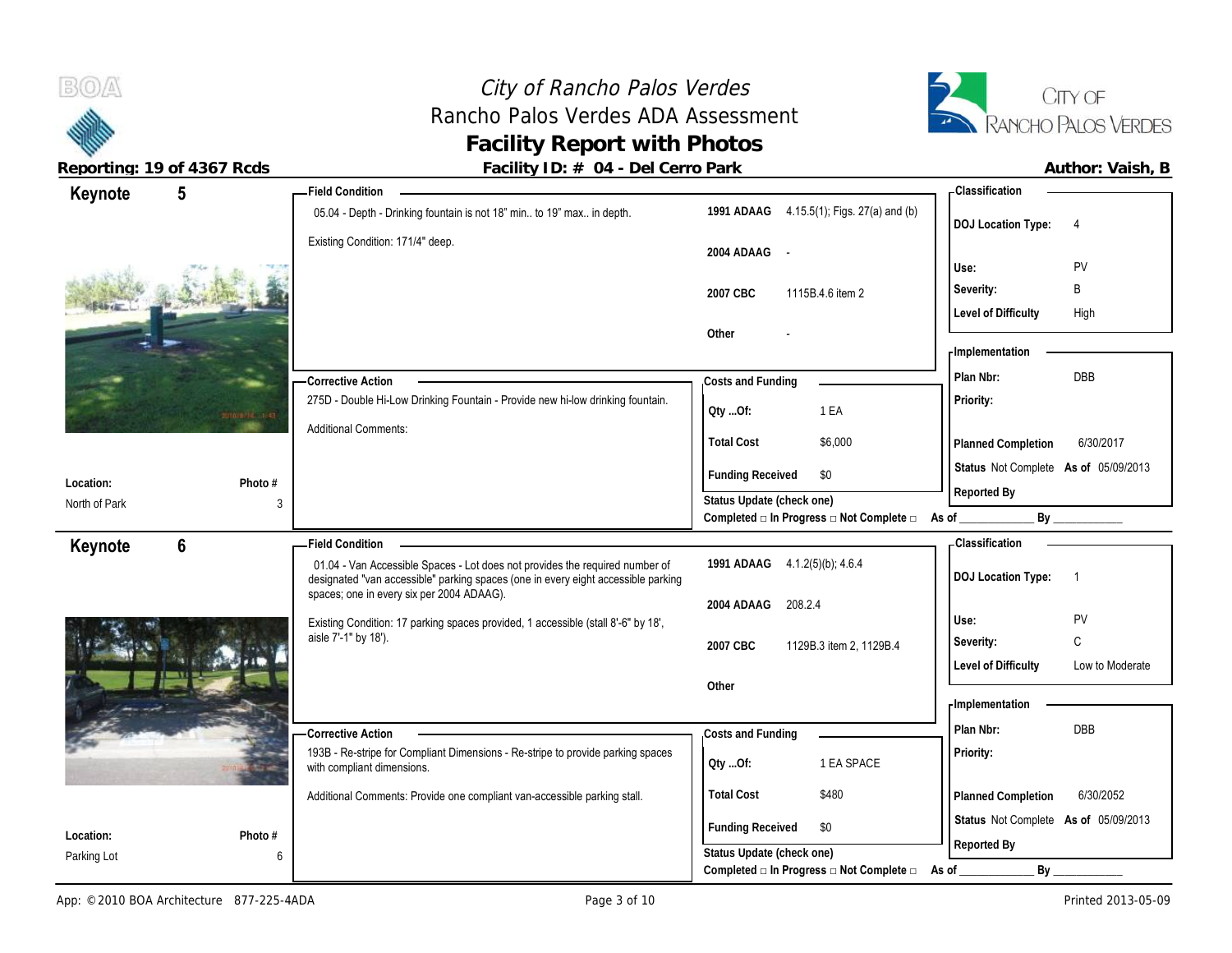**BOA** 

# City of Rancho Palos Verdes Rancho Palos Verdes ADA Assessment **Facility Report with Photos**



| Keynote                  | $\overline{7}$ | <b>Field Condition</b>                                                                                                                                                                                                                                         |                                                                               | <b>Classification</b>                          |
|--------------------------|----------------|----------------------------------------------------------------------------------------------------------------------------------------------------------------------------------------------------------------------------------------------------------------|-------------------------------------------------------------------------------|------------------------------------------------|
|                          |                | 01.10A - Van Access Aisle - Dimensions - Where the parking space is designated<br>as "van accessible," the adjacent access aisle is not at least 8' wide by 18' long.<br>(Aisle width is measured from the center line of the stripe on one side to the center | 1991 ADAAG 4.1.2(5)(b)                                                        | <b>DOJ Location Type:</b>                      |
|                          |                | line of the stripe on the other.)                                                                                                                                                                                                                              | 2004 ADAAG -                                                                  |                                                |
|                          |                | <b>Existing Condition:</b>                                                                                                                                                                                                                                     |                                                                               | PV<br>Use:                                     |
|                          |                |                                                                                                                                                                                                                                                                | 2007 CBC<br>1129B.3 item 2                                                    | Severity:<br>C                                 |
|                          |                |                                                                                                                                                                                                                                                                |                                                                               | <b>Level of Difficulty</b><br>Moderate to High |
|                          |                |                                                                                                                                                                                                                                                                | Other                                                                         | <b>Implementation</b>                          |
|                          |                |                                                                                                                                                                                                                                                                |                                                                               | <b>DBB</b><br>Plan Nbr:                        |
|                          |                | - Corrective Action<br>199 - Parking Spaces - Miscellaneous - See Additional Comments                                                                                                                                                                          | Costs and Funding                                                             | Priority:                                      |
|                          |                |                                                                                                                                                                                                                                                                | Oty Of:<br>1 EA                                                               |                                                |
|                          |                | Additional Comments: See Keynote 6 for corrective action.                                                                                                                                                                                                      | <b>Total Cost</b><br>\$0                                                      | 6/30/2052<br>Planned Completion                |
|                          |                |                                                                                                                                                                                                                                                                |                                                                               | Status Not Complete As of 05/09/2013           |
| Location:                | Photo #        |                                                                                                                                                                                                                                                                | <b>Funding Received</b><br>\$0                                                | Reported By                                    |
| Parking Lot              | 6              |                                                                                                                                                                                                                                                                | Status Update (check one)<br>Completed □ In Progress □ Not Complete □ As of _ | By                                             |
|                          | 8              | <b>Field Condition</b>                                                                                                                                                                                                                                         |                                                                               | - Classification                               |
| Keynote                  |                | 01.15C - Minimum Fine Sign - Accessible parking space has no sign stating<br>"Minimum Fine \$250" below the ISA.                                                                                                                                               | 1991 ADAAG -                                                                  | <b>DOJ Location Type:</b><br>4                 |
|                          |                |                                                                                                                                                                                                                                                                | 2004 ADAAG -                                                                  |                                                |
|                          |                | Existing Condition: No minimum fine sign.                                                                                                                                                                                                                      |                                                                               | Use:<br>PV                                     |
|                          |                |                                                                                                                                                                                                                                                                | 2007 CBC<br>1129B.4                                                           | C<br>Severity:                                 |
|                          |                |                                                                                                                                                                                                                                                                |                                                                               | <b>Level of Difficulty</b><br>Low to Moderate  |
|                          |                |                                                                                                                                                                                                                                                                |                                                                               |                                                |
|                          |                |                                                                                                                                                                                                                                                                | Other                                                                         |                                                |
|                          |                |                                                                                                                                                                                                                                                                |                                                                               | - Implementation                               |
|                          |                | <b>Corrective Action</b>                                                                                                                                                                                                                                       | Costs and Funding                                                             | Plan Nbr:<br><b>DBB</b>                        |
|                          |                | 394D - Sign - Fine for Unauthorized Parking - Provide sign stating minimum fine for<br>unauthorized parking.                                                                                                                                                   | 1 EA<br>Qty Of:                                                               | Priority:                                      |
|                          |                | <b>Additional Comments:</b>                                                                                                                                                                                                                                    | <b>Total Cost</b><br>\$120                                                    | 6/30/2052<br>Planned Completion                |
|                          |                |                                                                                                                                                                                                                                                                |                                                                               | Status Not Complete As of 05/09/2013           |
| Location:<br>Parking Lot | Photo #<br>8   |                                                                                                                                                                                                                                                                | <b>Funding Received</b><br>\$0<br>Status Update (check one)                   | Reported By                                    |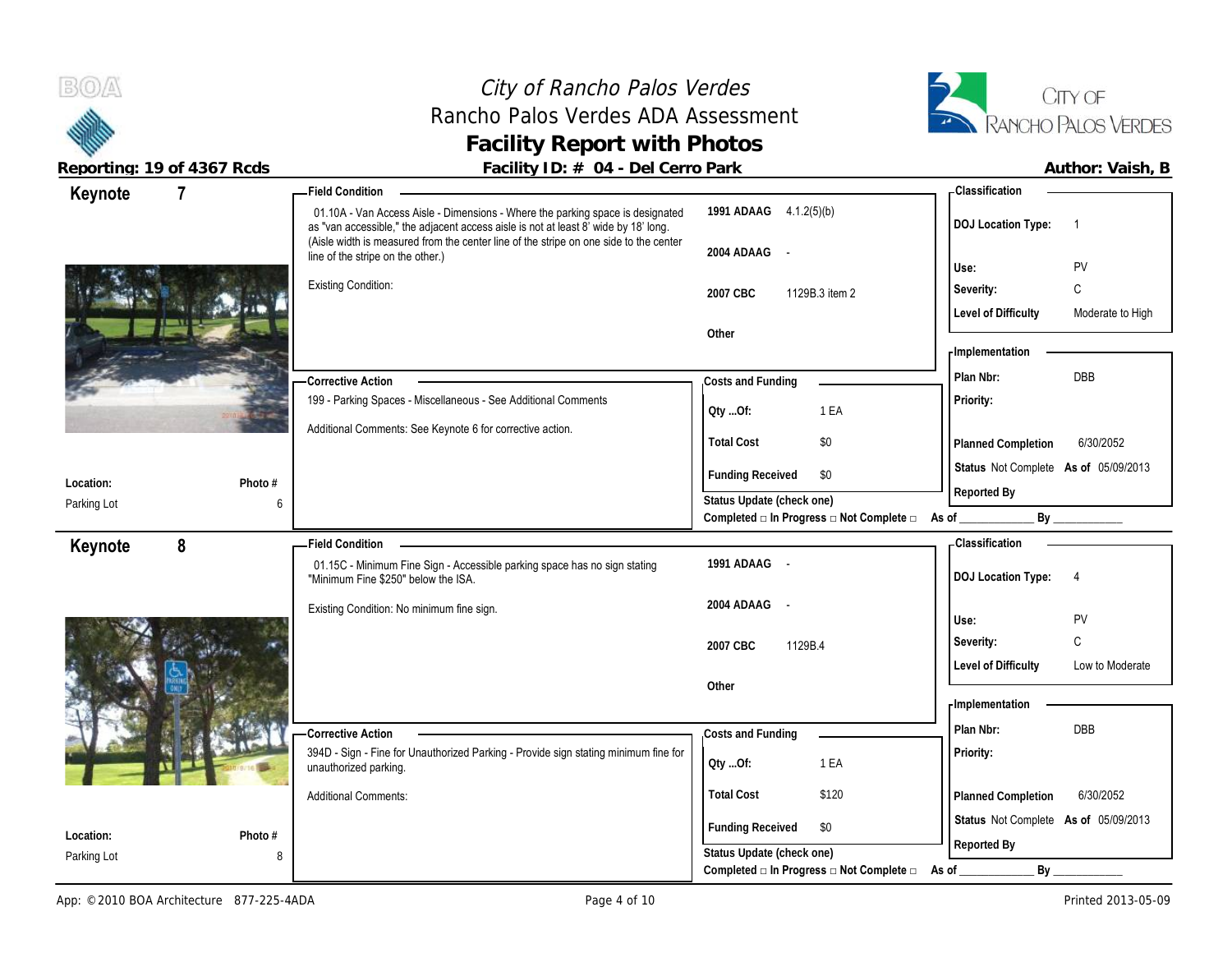**Location:** Parking Lot

Parking Lot

**Keynote**

# City of Rancho Palos Verdes Rancho Palos Verdes ADA Assessment **Facility Report with Photos**



**Reported By**

**Reported By**

Reporting: 19 of 4367 Rcds **Facility ID: # 04 - Del Cerro Park Facility ID: # 04 - Del Cerro Park Author: Vaish, B** 

|              | — Field Condition                                                                                                                                                 |                                | - Classification                       |
|--------------|-------------------------------------------------------------------------------------------------------------------------------------------------------------------|--------------------------------|----------------------------------------|
|              | 01.17 - Van Accessible Sign - Van accessible space has no sign stating "Van<br>Accessible" below the ISA.                                                         | 1991 ADAAG<br>4.6.4            | <b>DOJ</b> Location Type:<br>4         |
|              | Existing Condition: No van-accessible sign.                                                                                                                       | 2004 ADAAG<br>502.6            | PV<br>Use:                             |
|              |                                                                                                                                                                   | 1129B.4<br>2007 CBC            | C<br>Severity:                         |
|              |                                                                                                                                                                   |                                | <b>Level of Difficulty</b><br>Moderate |
|              |                                                                                                                                                                   | Other                          |                                        |
|              |                                                                                                                                                                   |                                | - Implementation                       |
|              | - Corrective Action                                                                                                                                               | Costs and Funding              | DBB<br>Plan Nbr:                       |
|              | 398 - Van Accessible Parking Sign - Provide accessible parking sign with "Van<br>Accessible" sign, pole-mounted to a height of 80" above finish grade measured to | 1 EA<br>$Qty$ $Of:$            | <b>Priority:</b>                       |
|              | bottom of sign.                                                                                                                                                   | <b>Total Cost</b><br>\$600     | 6/30/2052<br><b>Planned Completion</b> |
| $PL - L - H$ | <b>Additional Comments:</b>                                                                                                                                       | \$0<br><b>Funding Received</b> | Status Not Complete As of 05/09/2013   |

**Status Update (check one)**

**Status Update (check one)**

**Completed □ In Progress □ Not Complete □ As of \_\_\_\_\_\_\_\_\_\_\_\_\_ By \_\_\_\_\_\_\_\_\_\_\_\_**

Completed □ In Progress □ Not Complete □ As of \_\_\_\_\_\_\_\_\_\_\_\_\_\_\_\_\_ By 01.13 - Level Surface - The accessible parking spaces and access aisles are not level (slope is greater than 2%). Existing Condition: 3.5% - 3.7% CS & RS at disable parking, stall and access aisle 2004 ADAAG vary from 2.3% - 11.2%. 194 - Asphalt Paved Parking Stall and Access Aisle - Remove non-compliant (1)<br>navement and replace with new asphalt paving. The parking space and access (1) Qty ...Of: pavement and replace with new asphalt paving. The parking space and access aisle slope shall not exceed 2% in any direction. Additional Comments: Re-route concrete swale away from accessible parking. **Corrective Action Photo # 1991 ADAAG** 4.6.3 **2004** 502.4; advisory 502.4 **2007 CBC** 1129B.3 items 3 & 4 **Other Priority: Total Cost** \$5,730 **10 Field Condition Status** Not Complete **As of** 05/09/2013 **Keynote Costs and Funding Plan Nbr:** DBB **Use:** PV **Severity:** C **DOJ Location Type:** 1 **Level of Difficulty** Moderate to High **Location: Planned Completion** 6/30/2052 **Classification Implementation Funding Received \$0 Qty ...Of:** 1 EA SPACE

**Photo #**

8

6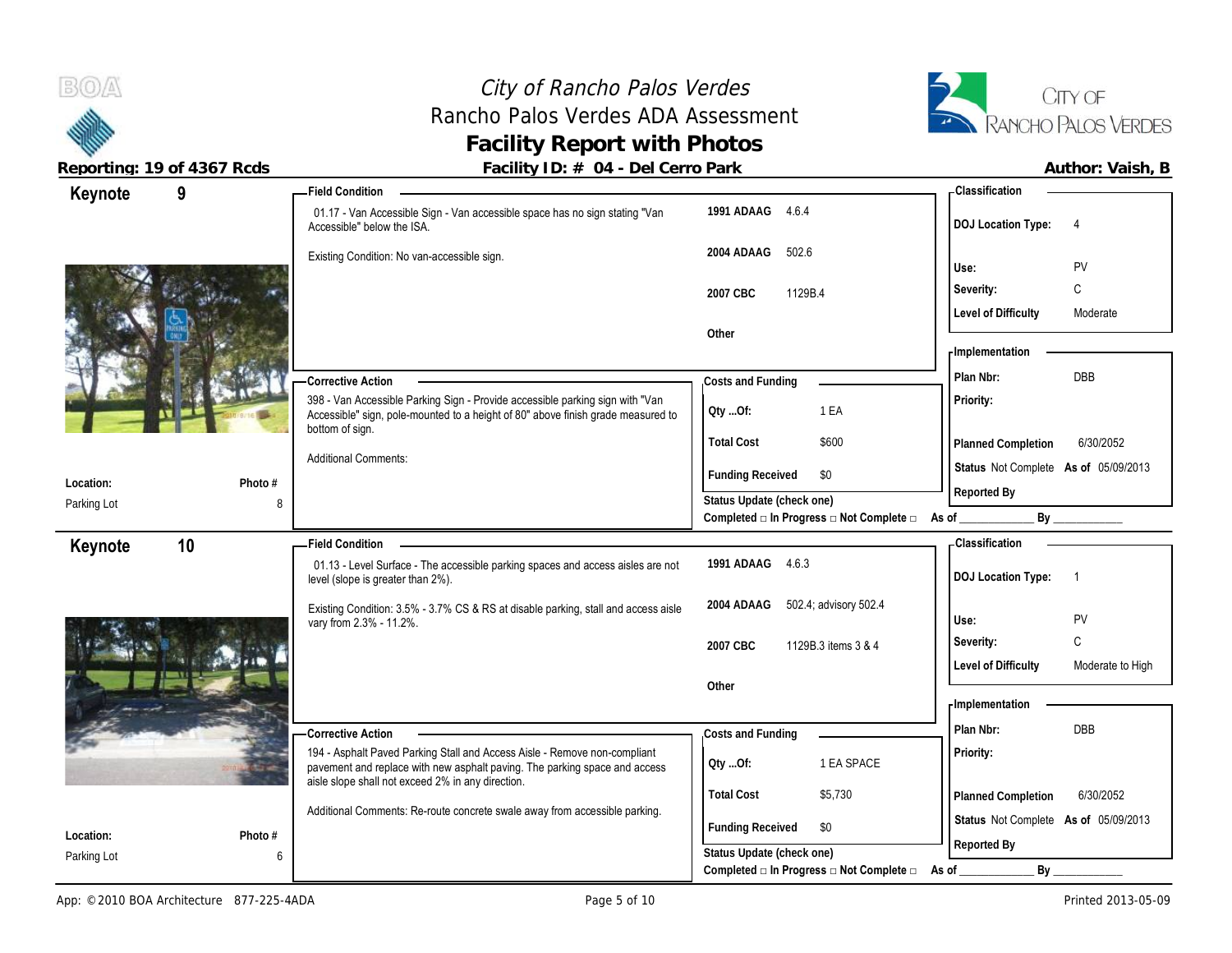# City of Rancho Palos Verdes Rancho Palos Verdes ADA Assessment **Facility Report with Photos**



**Reporting: 19 of 4367 Rcds Facility ID: # 04 - Del Cerro Park** 

| Author: Vaish, E |  |
|------------------|--|
|                  |  |

| Keynote         | 11      | - Field Condition                                                                                                                                                                                                                               |                                                                                                       | Classification                                      |
|-----------------|---------|-------------------------------------------------------------------------------------------------------------------------------------------------------------------------------------------------------------------------------------------------|-------------------------------------------------------------------------------------------------------|-----------------------------------------------------|
|                 |         | 30.68 - Other - Parks - See Additional Comments                                                                                                                                                                                                 | 1991 ADAAG -                                                                                          | <b>DOJ</b> Location Type:<br>$\overline{1}$         |
|                 |         | Existing Condition: Level change due to water erosion.                                                                                                                                                                                          | 2004 ADAAG -                                                                                          | PV<br>Use:                                          |
|                 |         |                                                                                                                                                                                                                                                 | 2007 CBC                                                                                              | B<br>Severity:                                      |
|                 |         |                                                                                                                                                                                                                                                 |                                                                                                       | <b>Level of Difficulty</b><br>Moderate to High      |
|                 |         |                                                                                                                                                                                                                                                 | Other                                                                                                 |                                                     |
|                 |         |                                                                                                                                                                                                                                                 |                                                                                                       | - Implementation                                    |
|                 |         | - Corrective Action                                                                                                                                                                                                                             | Costs and Funding                                                                                     | DBB<br>Plan Nbr:                                    |
|                 |         | 015C - Decomposed Granite Trail - New decomposed granite outdoor recreation<br>access route (area as shown on the drawings). Slope along the POT shall conform<br>to the following: PercentSlope//MaximumLength//RestInterval ; 0% - 5.0% // No | 250 SF<br>Qty Of:                                                                                     | Priority:                                           |
|                 |         | Restriction // No Restriction ; 5.1% - 8.33% //                                                                                                                                                                                                 | <b>Total Cost</b><br>\$1,800                                                                          | Planned Completion<br>6/30/2017                     |
| Location:       | Photo # | <b>Additional Comments:</b>                                                                                                                                                                                                                     | <b>Funding Received</b><br>\$0                                                                        | Status Not Complete As of 05/09/2013<br>Reported By |
| <b>DG Trail</b> | 11      |                                                                                                                                                                                                                                                 | Status Update (check one)<br>Completed $\square$ In Progress $\square$ Not Complete $\square$ As of _ |                                                     |
| Keynote         | 12      | <b>Field Condition</b>                                                                                                                                                                                                                          |                                                                                                       | <b>Classification</b>                               |
|                 |         | 30.10E - Trail Surface - The surface of the trail is not firm or stable.                                                                                                                                                                        | 1991 ADAAG -                                                                                          | <b>DOJ</b> Location Type:<br>$\overline{1}$         |
|                 |         | Existing Condition: 1/2" level change from decomposed granite to concrete.                                                                                                                                                                      | 2004 ADAAG -                                                                                          |                                                     |
|                 |         |                                                                                                                                                                                                                                                 |                                                                                                       | PV<br>Use:                                          |
|                 |         |                                                                                                                                                                                                                                                 | 2007 CBC                                                                                              | $\mathtt{C}$<br>Severity:                           |
|                 |         |                                                                                                                                                                                                                                                 | 1999 ADAAG-16.2.1<br>Other                                                                            | <b>Level of Difficulty</b><br>Moderate              |
|                 |         |                                                                                                                                                                                                                                                 |                                                                                                       | - Implementation                                    |
|                 |         | -Corrective Action                                                                                                                                                                                                                              | Costs and Funding                                                                                     | Plan Nbr:<br><b>DBB</b>                             |
|                 |         | 027 - Site Work - Miscellaneous - See Additional Comments                                                                                                                                                                                       |                                                                                                       | Priority:                                           |
|                 |         | Additional Comments: See Keynote 11 for corrective action.                                                                                                                                                                                      | 1 EA<br>Qty Of:                                                                                       |                                                     |
|                 |         |                                                                                                                                                                                                                                                 | <b>Total Cost</b><br>\$0                                                                              | 6/30/2052<br>Planned Completion                     |
|                 |         |                                                                                                                                                                                                                                                 | <b>Funding Received</b><br>\$0                                                                        | Status Not Complete As of 05/09/2013                |
| Location:       | Photo # |                                                                                                                                                                                                                                                 |                                                                                                       |                                                     |
| <b>DG Trail</b> | 12      |                                                                                                                                                                                                                                                 | Status Update (check one)<br>Completed $\square$ In Progress $\square$ Not Complete $\square$         | Reported By<br>By<br>As of                          |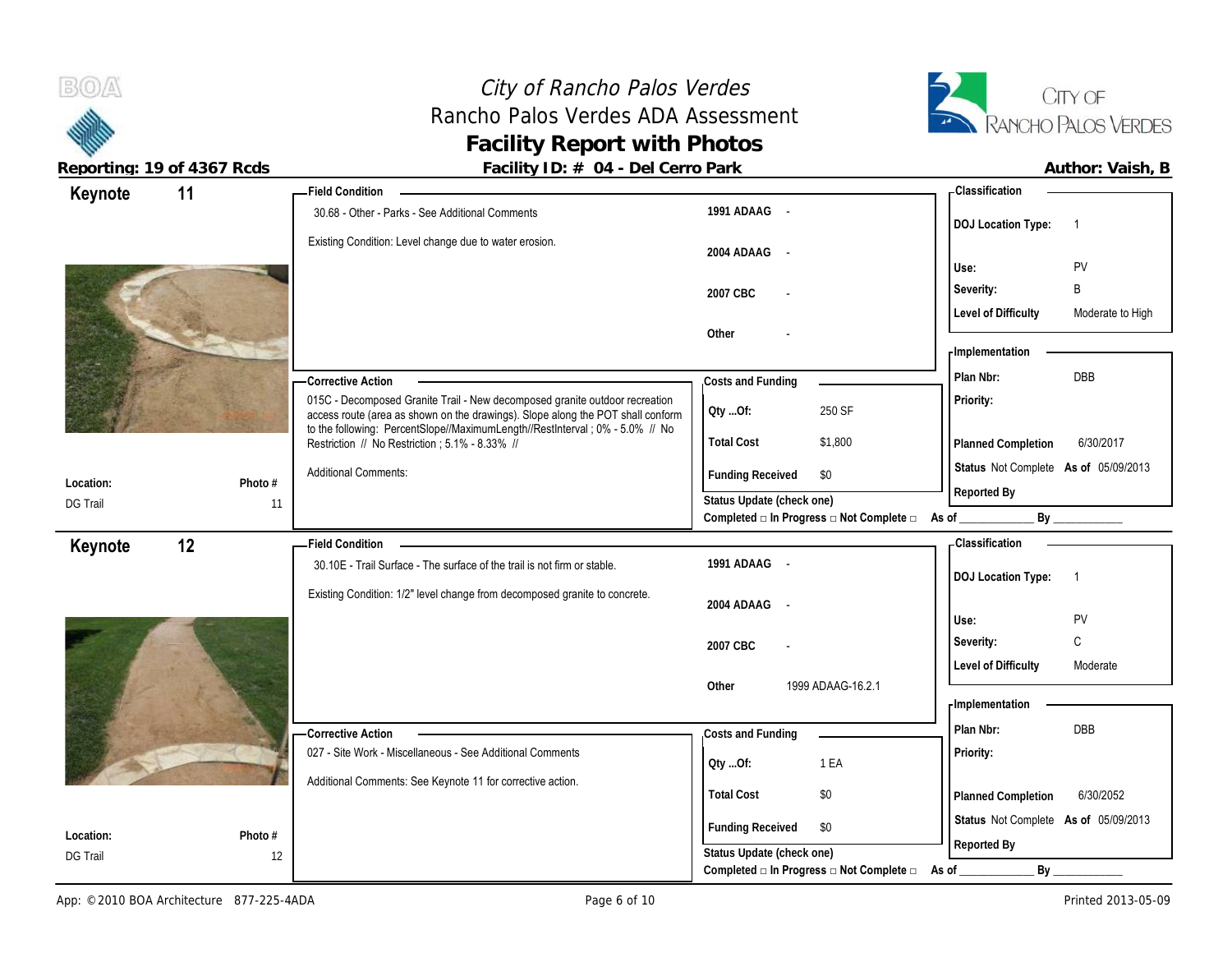

**Location:** DG Trail

# City of Rancho Palos Verdes Rancho Palos Verdes ADA Assessment **Facility Report with Photos**



Reporting: 19 of 4367 Rcds **Facility ID: # 04 - Del Cerro Park Author: Vaish, B** Author: Vaish, B

| Keynote              | 13      | - Field Condition                                                                                                                                                     |                                                               | <b>Classification</b>                          |
|----------------------|---------|-----------------------------------------------------------------------------------------------------------------------------------------------------------------------|---------------------------------------------------------------|------------------------------------------------|
|                      |         | 30.04 - Accessible Route - Facilities Connected - Accessible routes of travel do<br>not connect all accessible buildings, facilities, elements and spaces on the same | 1991 ADAAG 4.1.2(2)(a)                                        | <b>DOJ Location Type:</b><br>-1                |
|                      |         | site with one another.                                                                                                                                                | 206.2.2; Advisory 206.2.2<br>2004 ADAAG                       |                                                |
|                      |         | Existing Condition: No accessible path of travel connects to bench.                                                                                                   |                                                               | PV<br>Use:                                     |
|                      |         |                                                                                                                                                                       | 2007 CBC<br>1114B.1.2; 1127B.1                                | B<br>Severity:                                 |
|                      |         |                                                                                                                                                                       | Other                                                         | <b>Level of Difficulty</b><br>Moderate to High |
|                      |         |                                                                                                                                                                       |                                                               | - Implementation                               |
|                      |         | - Corrective Action                                                                                                                                                   |                                                               | DBB<br>Plan Nbr:                               |
|                      |         | 015C - Decomposed Granite Trail - New decomposed granite outdoor recreation<br>access route (area as shown on the drawings). Slope along the POT shall conform        | Costs and Funding<br>250 SF<br>QtyOf:                         | Priority:                                      |
|                      |         | to the following: PercentSlope//MaximumLength//RestInterval; 0% - 5.0% // No<br>Restriction // No Restriction ; 5.1% - 8.33% //                                       | <b>Total Cost</b><br>\$1,800                                  | 6/30/2017<br>Planned Completion                |
| Location:            | Photo # | <b>Additional Comments:</b>                                                                                                                                           | <b>Funding Received</b><br>\$0                                | Status Not Complete As of 05/09/2013           |
| Center Point of View | 24      |                                                                                                                                                                       | Status Update (check one)                                     | Reported By                                    |
|                      |         |                                                                                                                                                                       | Completed $\Box$ In Progress $\Box$ Not Complete $\Box$ As of | By                                             |
| Keynote              | 14      | <b>Field Condition</b>                                                                                                                                                |                                                               | <b>Classification</b>                          |
|                      |         | 30.10E - Trail Surface - The surface of the trail is not firm or stable.                                                                                              | 1991 ADAAG -                                                  | <b>DOJ Location Type:</b><br>$\overline{1}$    |
|                      |         | Existing Condition: Loose surface.                                                                                                                                    | 2004 ADAAG -                                                  |                                                |
|                      |         |                                                                                                                                                                       |                                                               | PV<br>Use:                                     |
|                      |         |                                                                                                                                                                       | 2007 CBC                                                      | C<br>Severity:                                 |
|                      |         |                                                                                                                                                                       | Other<br>1999 ADAAG-16.2.1                                    | <b>Level of Difficulty</b><br>Moderate to High |
|                      |         |                                                                                                                                                                       |                                                               | <b>Implementation</b>                          |
|                      |         | - Corrective Action                                                                                                                                                   | Costs and Funding                                             | Plan Nbr:<br><b>DBB</b>                        |
|                      |         | 015C - Decomposed Granite Trail - New decomposed granite outdoor recreation<br>access route (area as shown on the drawings). Slope along the POT shall conform        | 1700 SF<br>QtyOf:                                             | Priority:                                      |
|                      |         | to the following: PercentSlope//MaximumLength//RestInterval ; 0% - 5.0% // No<br>Restriction // No Restriction ; 5.1% - 8.33% //                                      | <b>Total Cost</b><br>\$12,240                                 | <b>Planned Completion</b><br>6/30/2052         |
| Location:            | Photo # | <b>Additional Comments:</b>                                                                                                                                           | <b>Funding Received</b><br>\$0                                | Status Not Complete As of 05/09/2013           |
|                      |         |                                                                                                                                                                       | Ctatus Undata (check ana)                                     | Reported By                                    |

14

**Status Update (check one)**

**Completed □ In Progress □ Not Complete □ As of \_\_\_\_\_\_\_\_\_\_\_\_\_ By \_\_\_\_\_\_\_\_\_\_\_\_**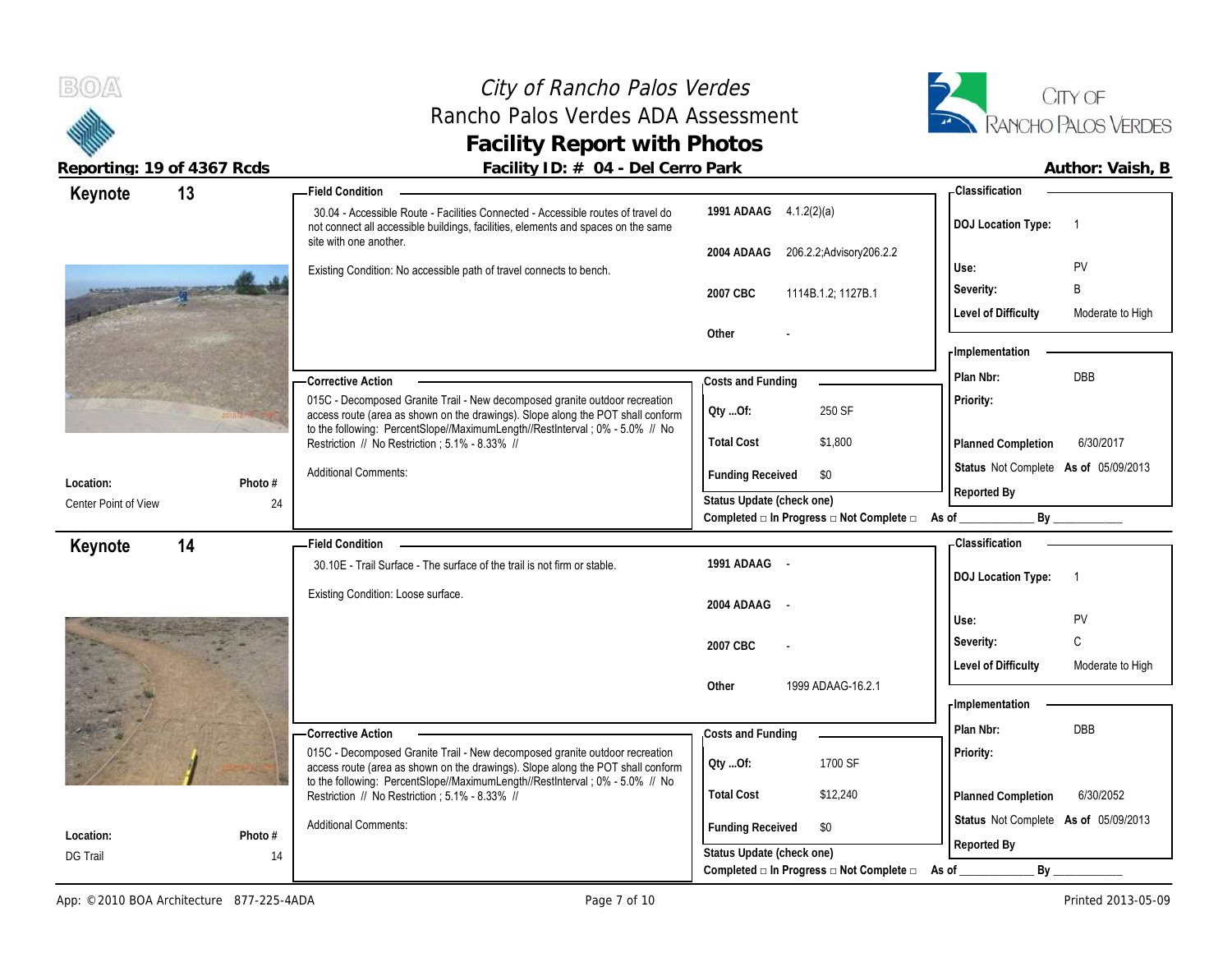# City of Rancho Palos Verdes Rancho Palos Verdes ADA Assessment **Facility Report with Photos**



| Keynote                      | 15            | <b>Field Condition</b>                                                                                           |                                          | - Classification                            |
|------------------------------|---------------|------------------------------------------------------------------------------------------------------------------|------------------------------------------|---------------------------------------------|
|                              |               | 30.12 - Fixed Bench - Fixed bench is not accessible for users with various types<br>of disabilities.             | 1991 ADAAG -                             | <b>DOJ Location Type:</b><br>$\overline{1}$ |
|                              |               | Existing Condition: No accessible bench.                                                                         | 2004 ADAAG<br>903.1                      | PV<br>Use:                                  |
| <b>Magnetia</b>              |               |                                                                                                                  | 2007 CBC<br>$\overline{\phantom{a}}$     | C<br>Severity:                              |
|                              |               |                                                                                                                  |                                          | <b>Level of Difficulty</b><br>Moderate      |
|                              |               |                                                                                                                  | 1999 ADAAG-16.12.2.1<br>Other            |                                             |
|                              |               |                                                                                                                  |                                          | - Implementation                            |
|                              |               | - Corrective Action                                                                                              | Costs and Funding                        | <b>DBB</b><br>Plan Nbr:                     |
|                              |               | 027 - Site Work - Miscellaneous - See Additional Comments                                                        | 1 EA<br>Oty Of:                          | Priority:                                   |
|                              |               | Additional Comments: Provide compliant bench with clear WC seating space.                                        | <b>Total Cost</b><br>\$600               | 6/30/2052                                   |
|                              |               |                                                                                                                  |                                          | Planned Completion                          |
| Location:                    | Photo #       |                                                                                                                  | <b>Funding Received</b><br>\$0           | Status Not Complete As of 05/09/2013        |
| Center Point of View         | 24            |                                                                                                                  | Status Update (check one)                | Reported By                                 |
|                              |               |                                                                                                                  | Completed □ In Progress □ Not Complete □ | By                                          |
| Keynote                      | 16            | <b>Field Condition</b><br>30.08 - Maintenance of Accessible Trail - Title II Entity - Accessible trail is not in | 1991 ADAAG -                             | - Classification                            |
|                              |               |                                                                                                                  |                                          |                                             |
|                              |               | operable working condition. (28 CFR 35.133)                                                                      |                                          | <b>DOJ Location Type:</b><br>$\overline{1}$ |
|                              |               |                                                                                                                  | 2004 ADAAG<br>$\sim$ $-$                 |                                             |
|                              |               | Existing Condition: Level change due to water erosion.                                                           |                                          | PV<br>Use:                                  |
|                              |               |                                                                                                                  | 2007 CBC<br>1101B.3                      | C<br>Severity:                              |
|                              |               |                                                                                                                  |                                          | <b>Level of Difficulty</b><br>Moderate      |
|                              |               |                                                                                                                  | 28 CFR 35.133<br>Other                   | - Implementation                            |
|                              |               |                                                                                                                  |                                          | DBB<br>Plan Nbr:                            |
|                              |               | -Corrective Action<br>027 - Site Work - Miscellaneous - See Additional Comments                                  | Costs and Funding                        | Priority:                                   |
|                              |               |                                                                                                                  | 1 EA<br>Qty Of:                          |                                             |
|                              |               | Additional Comments: See Keynote 14 for corrective action.                                                       | <b>Total Cost</b><br>\$0                 | 6/30/2052<br>Planned Completion             |
|                              |               |                                                                                                                  | <b>Funding Received</b><br>\$0           | Status Not Complete As of 05/09/2013        |
| Location:<br><b>DG Trail</b> | Photo #<br>16 |                                                                                                                  | Status Update (check one)                | Reported By                                 |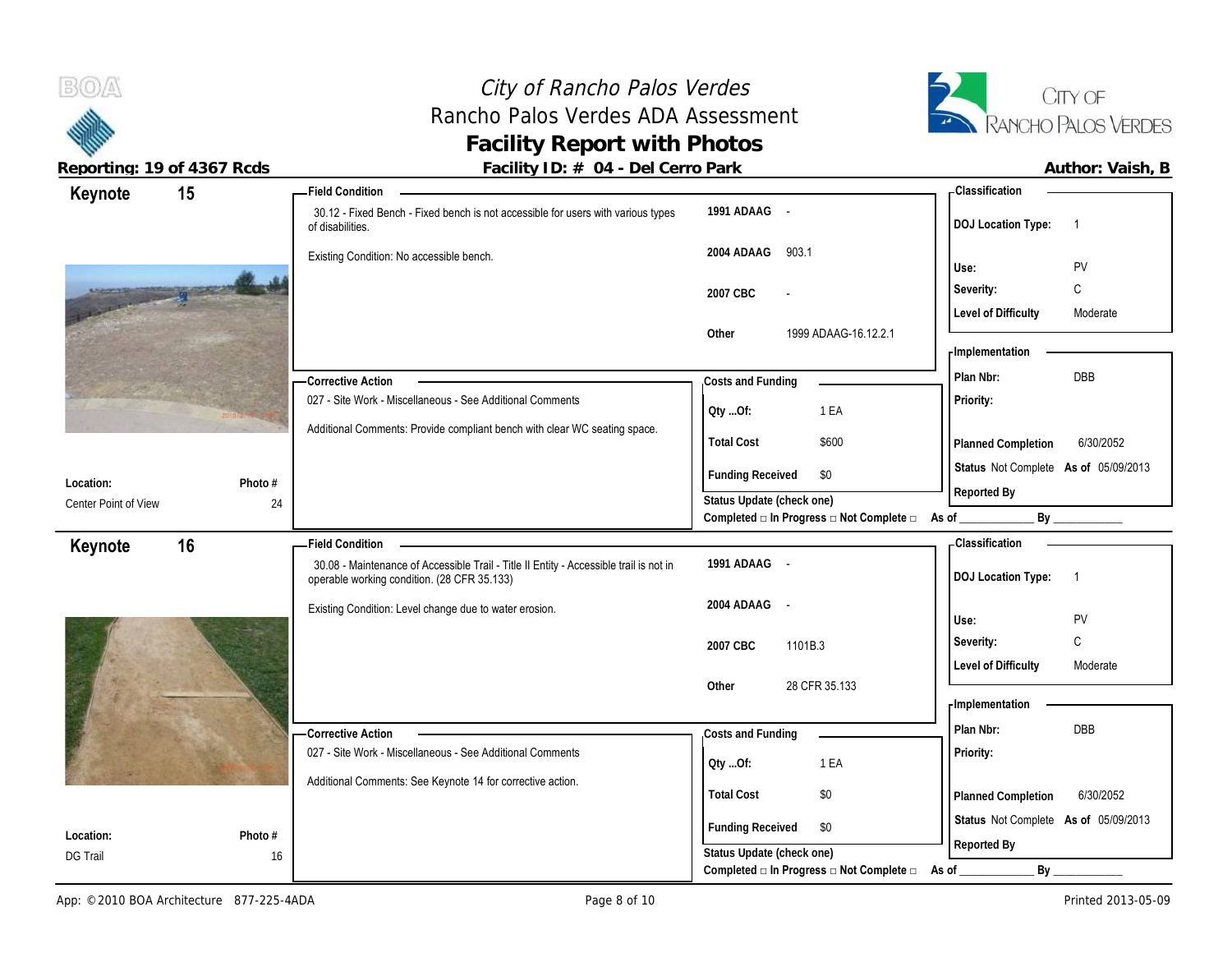# City of Rancho Palos Verdes Rancho Palos Verdes ADA Assessment **Facility Report with Photos**



| Keynote         | 17      | - Field Condition                                                                                                                     |                                                                          | - Classification                            |
|-----------------|---------|---------------------------------------------------------------------------------------------------------------------------------------|--------------------------------------------------------------------------|---------------------------------------------|
|                 |         | 30.08 - Maintenance of Accessible Trail - Title II Entity - Accessible trail is not in<br>operable working condition. (28 CFR 35.133) | 1991 ADAAG -                                                             | <b>DOJ</b> Location Type:<br>$\overline{1}$ |
|                 |         | Existing Condition: Level change.                                                                                                     | 2004 ADAAG -                                                             |                                             |
|                 |         |                                                                                                                                       |                                                                          | PV<br>Use:                                  |
|                 |         |                                                                                                                                       | 2007 CBC<br>1101B.3                                                      | C<br>Severity:                              |
|                 |         |                                                                                                                                       | 28 CFR 35.133<br>Other                                                   | <b>Level of Difficulty</b><br>Moderate      |
|                 |         |                                                                                                                                       |                                                                          | - Implementation                            |
|                 |         |                                                                                                                                       |                                                                          | DBB<br>Plan Nbr:                            |
|                 |         | <b>Corrective Action</b><br>027 - Site Work - Miscellaneous - See Additional Comments                                                 | Costs and Funding                                                        | Priority:                                   |
|                 |         |                                                                                                                                       | 1 EA<br>Oty Of:                                                          |                                             |
|                 |         | Additional Comments: See Keynote 14 for corrective action.                                                                            | <b>Total Cost</b><br>\$0                                                 | 6/30/2052<br>Planned Completion             |
| Location:       | Photo # |                                                                                                                                       | <b>Funding Received</b><br>\$0                                           | Status Not Complete As of 05/09/2013        |
| <b>DG Trail</b> | 17      |                                                                                                                                       | Status Update (check one)                                                | Reported By                                 |
|                 |         |                                                                                                                                       | Completed $\square$ In Progress $\square$ Not Complete $\square$ As of _ | By                                          |
| Keynote         | 18      | <b>Field Condition</b>                                                                                                                |                                                                          | - Classification                            |
|                 |         | 30.10C - Trail Segment - Cross Slope - Cross slope of the trail segment exceeds<br>1:20.                                              | 1991 ADAAG -                                                             | <b>DOJ Location Type:</b><br>$\overline{1}$ |
|                 |         |                                                                                                                                       | 2004 ADAAG -                                                             |                                             |
|                 |         | Existing Condition: 6.6% CS.                                                                                                          |                                                                          |                                             |
|                 |         |                                                                                                                                       |                                                                          | PV<br>Use:                                  |
|                 |         |                                                                                                                                       | 2007 CBC                                                                 | C<br>Severity:                              |
|                 |         |                                                                                                                                       |                                                                          | <b>Level of Difficulty</b><br>Moderate      |
|                 |         |                                                                                                                                       | 1999 ADAAG-16.2.7.1<br>Other                                             |                                             |
|                 |         |                                                                                                                                       |                                                                          | - Implementation                            |
|                 |         | <b>Corrective Action</b>                                                                                                              | Costs and Funding                                                        | Plan Nbr:<br>DBB                            |
|                 |         | 027 - Site Work - Miscellaneous - See Additional Comments                                                                             | 1 EA<br>QtyOf:                                                           | Priority:                                   |
|                 |         | Additional Comments: See Keynote 14 for corrective action.                                                                            | <b>Total Cost</b><br>\$0                                                 | 6/30/2052                                   |
|                 |         |                                                                                                                                       |                                                                          | Planned Completion                          |
| Location:       | Photo # |                                                                                                                                       | <b>Funding Received</b><br>\$0                                           | Status Not Complete As of 05/09/2013        |
| <b>DG Trail</b> | 18      |                                                                                                                                       | Status Update (check one)<br>Completed □ In Progress □ Not Complete □    | Reported By<br>By<br>As of                  |